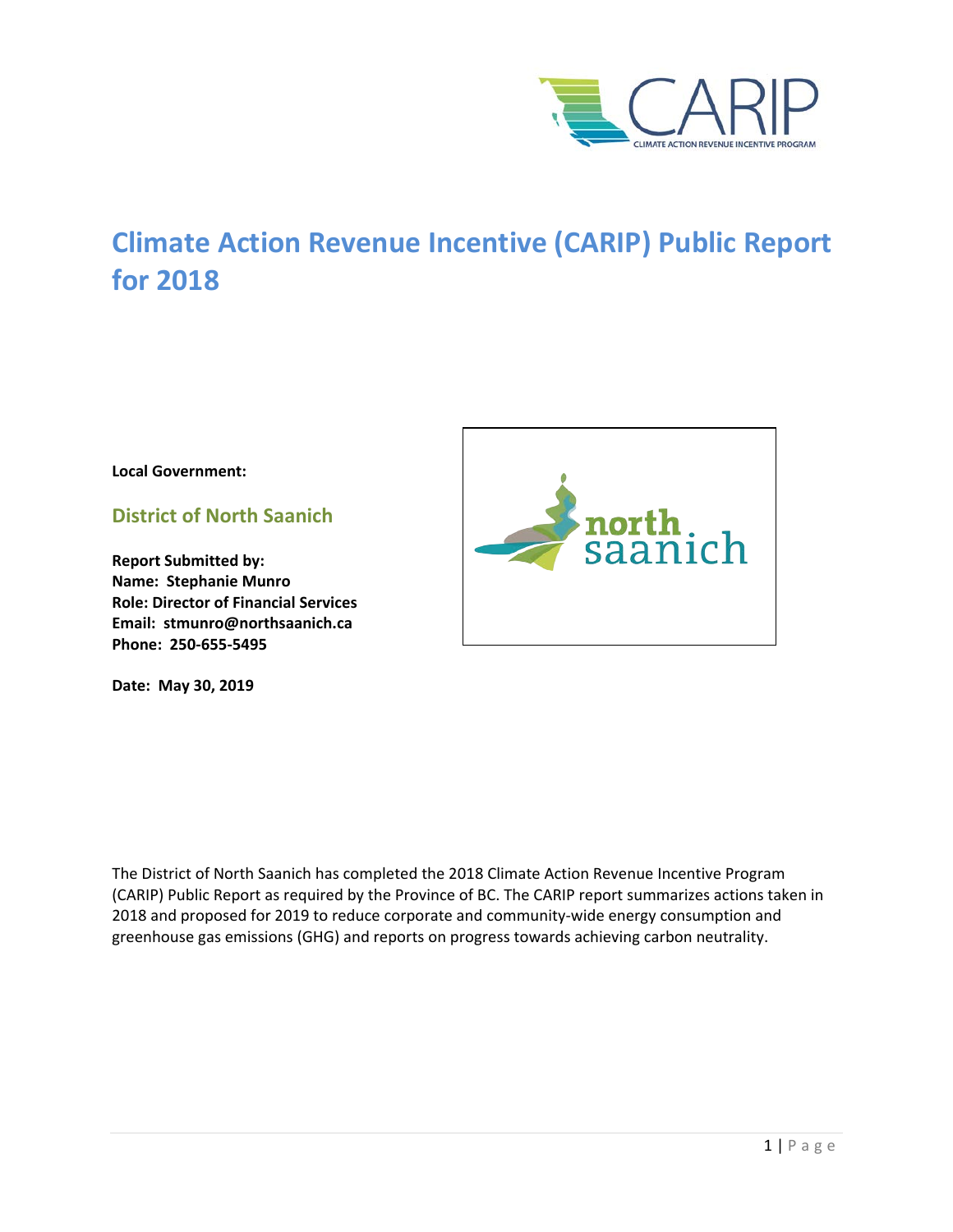

## **2018 BROAD PLANNING ACTIONS**

## **Broad Planning Actions**

Broad Planning refers to high level planning that sets the stage for GHG emissions reductions, including plans such as Official Community Plans, Integrated Community Sustainability Plans, Climate Action Plans or Community Energy Emissions Plans. Land use planning that focuses on Smart Growth principles (compact, complete, connected, and centred) plays an especially important role in energy and GHG reduction.

| Q 6 + Q 7 Community-Wide Broad Planning Actions Taken in 2018 + Additional Actions                                                                                                                                                                                                                                                                                                                                                                                                                                                                                                                                                                                                                                                                                                                                                                                                                                                                                            |  |  |
|-------------------------------------------------------------------------------------------------------------------------------------------------------------------------------------------------------------------------------------------------------------------------------------------------------------------------------------------------------------------------------------------------------------------------------------------------------------------------------------------------------------------------------------------------------------------------------------------------------------------------------------------------------------------------------------------------------------------------------------------------------------------------------------------------------------------------------------------------------------------------------------------------------------------------------------------------------------------------------|--|--|
| Official Community Plan (OCP) Section 6.0 Residential, Section 16.0<br>Regional Context Statement Section 18.7 GHG Reduction<br>Provincial Flood Area Hazard Management Guidelines - Planning OCP<br>٠<br>Section 4.0 Marine Action - staff is part of technical advisory committee<br>OCP Section 5.0 Agriculture, Section 16.0 Regional Context Statement<br>$\bullet$<br>District of North Saanich Climate Change Action Plan - Local food<br>production<br>OCP Section 16.0 Regional Context Statement Actions CRD Regional<br>$\bullet$<br>Growth Strategy<br>District participates in the CRD Climate Action Inter-Municipal Working Group<br>$\bullet$<br>Adoption of Affordable Housing Strategy and Policy<br>$\bullet$                                                                                                                                                                                                                                              |  |  |
| Q 8 Community-Wide Broad Planning Actions Proposed for 2019                                                                                                                                                                                                                                                                                                                                                                                                                                                                                                                                                                                                                                                                                                                                                                                                                                                                                                                   |  |  |
| OCP Section 6.0 Residential, Section 16.0 Regional Context Statement<br>$\bullet$<br>Section 18.7 GHG Reduction<br>Provincial Flood Area Hazard Management Guidelines - Planning OCP<br>$\bullet$<br>Section 4.0 Marine Action - staff is part of technical advisory committee<br>OCP Section 5.0 Agriculture, Section 16.0 Regional Context Statement<br>$\bullet$<br>District of North Saanich Climate Change Action Plan - Local food<br>production<br>OCP Section 16.0 Regional Context Statement Actions CRD Regional<br>$\bullet$<br>Growth Strategy<br>Continue District participation in the CRD Climate Action Inter-Municipal Working Group<br>$\bullet$<br>Implementation of the Whole Community Agricultural Strategy<br>$\bullet$<br>Extension of bike lane system on West Saanich Road which supports the District's Transportation<br>$\bullet$<br>and Cycling Plan as described in the OCP, by providing safe facilities to promote active<br>transportation. |  |  |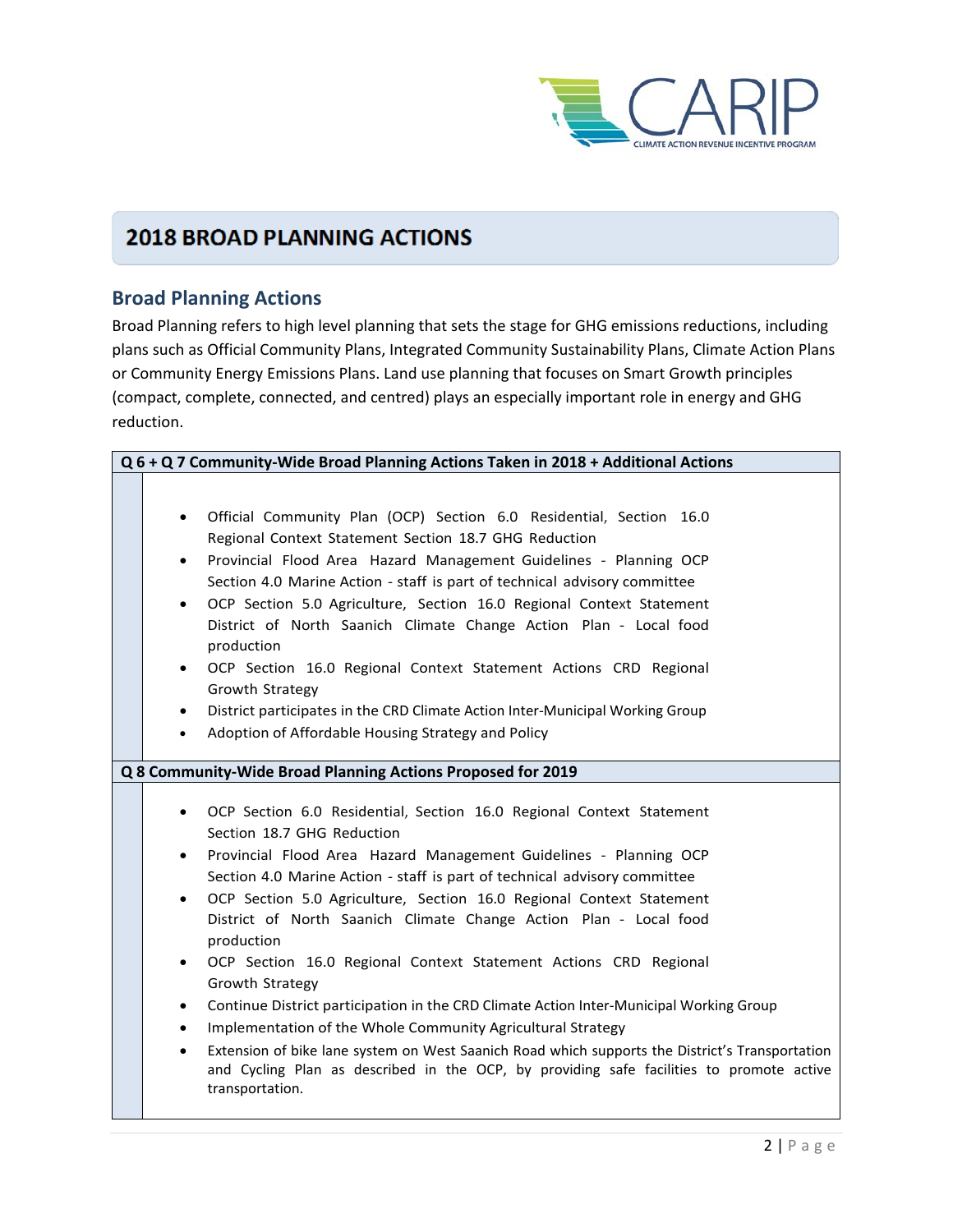

| Q 9 + Q 10 Corporate Broad Planning Actions Taken in 2018 + Additional Actions                                                                                                                                                                                                                                                                                                                                                                                                                                                                                                              |  |  |
|---------------------------------------------------------------------------------------------------------------------------------------------------------------------------------------------------------------------------------------------------------------------------------------------------------------------------------------------------------------------------------------------------------------------------------------------------------------------------------------------------------------------------------------------------------------------------------------------|--|--|
| Advanced park improvements and transportation connectors<br>$\bullet$<br>Drafting of Flood Protection bylaws<br>$\bullet$                                                                                                                                                                                                                                                                                                                                                                                                                                                                   |  |  |
| Q 11 Corporate Broad Planning Actions Proposed for 2019                                                                                                                                                                                                                                                                                                                                                                                                                                                                                                                                     |  |  |
| Address climate change impacts and complete sea level rise impacts (Strategic Plan)<br>$\bullet$<br>Advance policies to guide marine and shoreline development, including planning for sea<br>$\bullet$<br>level rise (Strategic Plan)<br>Update Wildfire Protection Plan and include consideration of development permits and<br>$\bullet$<br>implementations (Strategic Plan)<br>Staff to prepare a report to address the benefits and costs of green resources and<br>$\bullet$<br>outdoor burning (Strategic Plan)<br>Improve quality of trails and parks (Strategic Plan)<br>$\bullet$ |  |  |

| <b>Broad Planning</b>                                                                                                                                       |  |            |
|-------------------------------------------------------------------------------------------------------------------------------------------------------------|--|------------|
| Q 12 What is (are) your<br>OCP Section 16.0 Regional Context Statement and Section 18.7<br>current GHG reduction<br>Greenhouse Gas Reduction.<br>target(s)? |  |            |
| Q 13 Are you familiar with your local government's community energy and emissions<br>inventory (e.g. CEEI or another inventory)?                            |  | <b>Yes</b> |
| Q 14 What plans, policies or guidelines govern the implementation of climate mitigation                                                                     |  |            |
| in your community?                                                                                                                                          |  |            |
| Community Energy and Emissions Plan                                                                                                                         |  | <b>No</b>  |
| Integrated Community Sustainability Plan<br>$\bullet$                                                                                                       |  | <b>No</b>  |
| Community- Wide Climate Action Plan<br>$\bullet$                                                                                                            |  | <b>No</b>  |
| <b>Official Community Plan</b><br>$\bullet$                                                                                                                 |  | <b>Yes</b> |
| <b>Regional Growth Strategy</b>                                                                                                                             |  | <b>Yes</b> |
| Do not have a plan                                                                                                                                          |  | <b>No</b>  |
| Other:                                                                                                                                                      |  | <b>No</b>  |
| Q 15 Does your local government have a corporate GHG reduction plan?                                                                                        |  | <b>Yes</b> |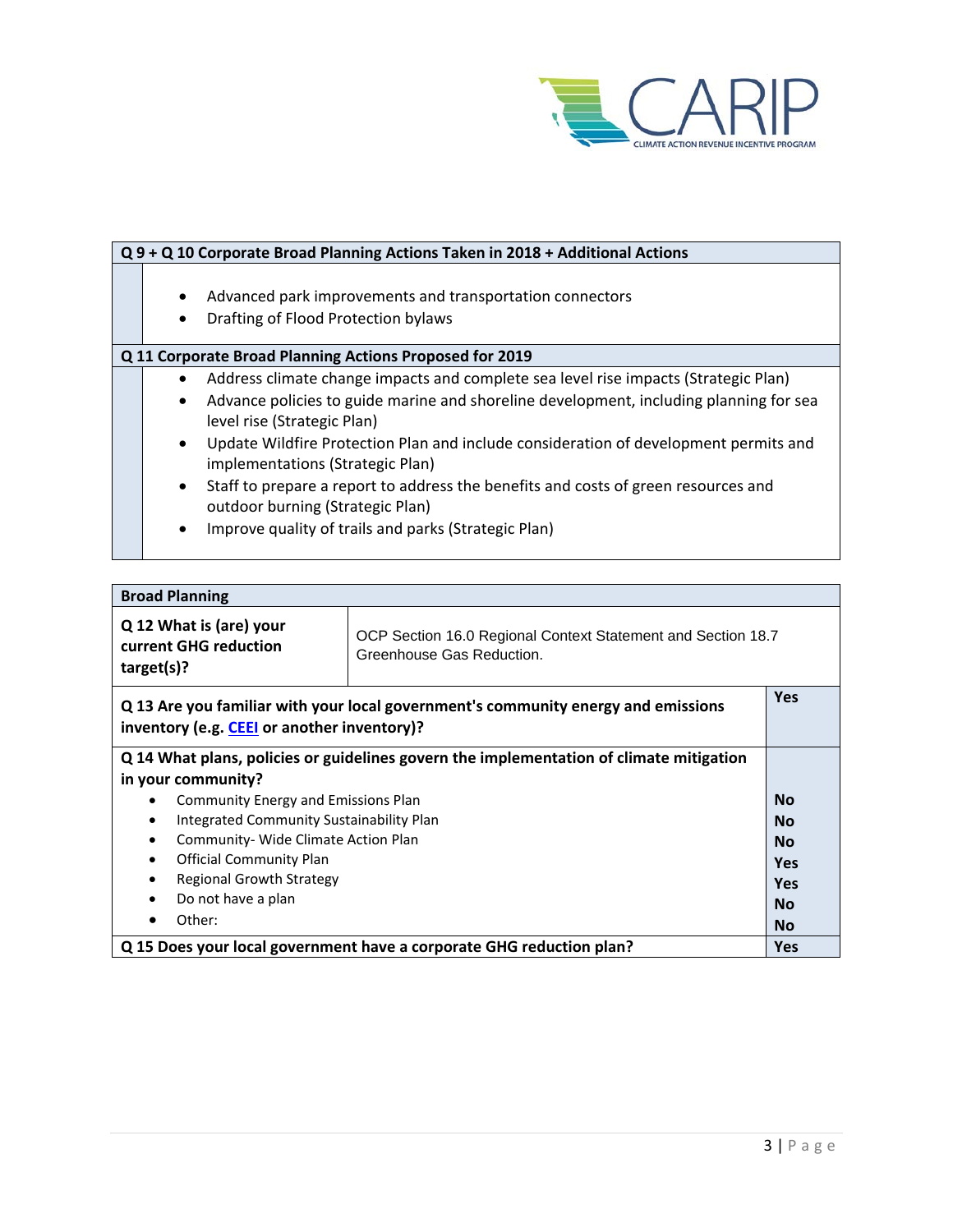

## **2018 BUILDING AND LIGHTING ACTIONS**

### **Building and Lighting Actions**

Low-carbon buildings use the minimum amount of energy needed to provide comfort and safety for their inhabitants and tap into renewable energy sources for heating, cooling and power. These buildings can save money, especially when calculated over the long term. This category also includes reductions realized from energy efficient street lights and lights in parks or other public spaces.

#### **Q 16 + Q 17 Community-Wide Building and Lighting Actions Taken in 2018 + Additional Actions**

• OCP Section 14.0 Development Permit Area, Section 16.0 Regional Context Statement, Section 18.7 GHG Reduction - report on DPA development permit area, zoning bylaw amendment

**Q 18 Community-Wide Building and Lighting Actions Proposed for 2019**

- OCP Section 14.0 Development Permit Area, Section 16.0 Regional Context Statement, Section 18.7 GHG Reduction - report on DPA development permit area, zoning bylaw amendment
- Adoption of Energy Step Code in the Districts building bylaw

| Q 19 + Q 20 Corporate Building and Lighting Actions Taken in 2018 + Additional Actions                                                                                                                                                                                                                                                                                                                                                        |  |  |
|-----------------------------------------------------------------------------------------------------------------------------------------------------------------------------------------------------------------------------------------------------------------------------------------------------------------------------------------------------------------------------------------------------------------------------------------------|--|--|
| Newly constructed Municipal Hall will act as the emergency operations centre for the<br>District and is designed and constructed seismically stable and energy efficient. The<br>building features a variable refrigeration flow heating and cooling system, natural lighting<br>and LED lighting with motion sensors<br>Installed an additional electric vehicle charger for fleet vehicles in the District public<br>$\bullet$<br>works lot |  |  |
| Q 21 Corporate Building and Lighting Actions Proposed for 2019                                                                                                                                                                                                                                                                                                                                                                                |  |  |
| Identify electric vehicle staff parking stations in staff parking lot<br>$\bullet$<br>Install additional electric vehicle charging station for fleet vehicles in the District public<br>$\bullet$<br>works lot.<br>Undertake an HVAC system assessment to optimize the operation of heating and cooling<br>$\bullet$<br>systems in both new and old wings of hall                                                                             |  |  |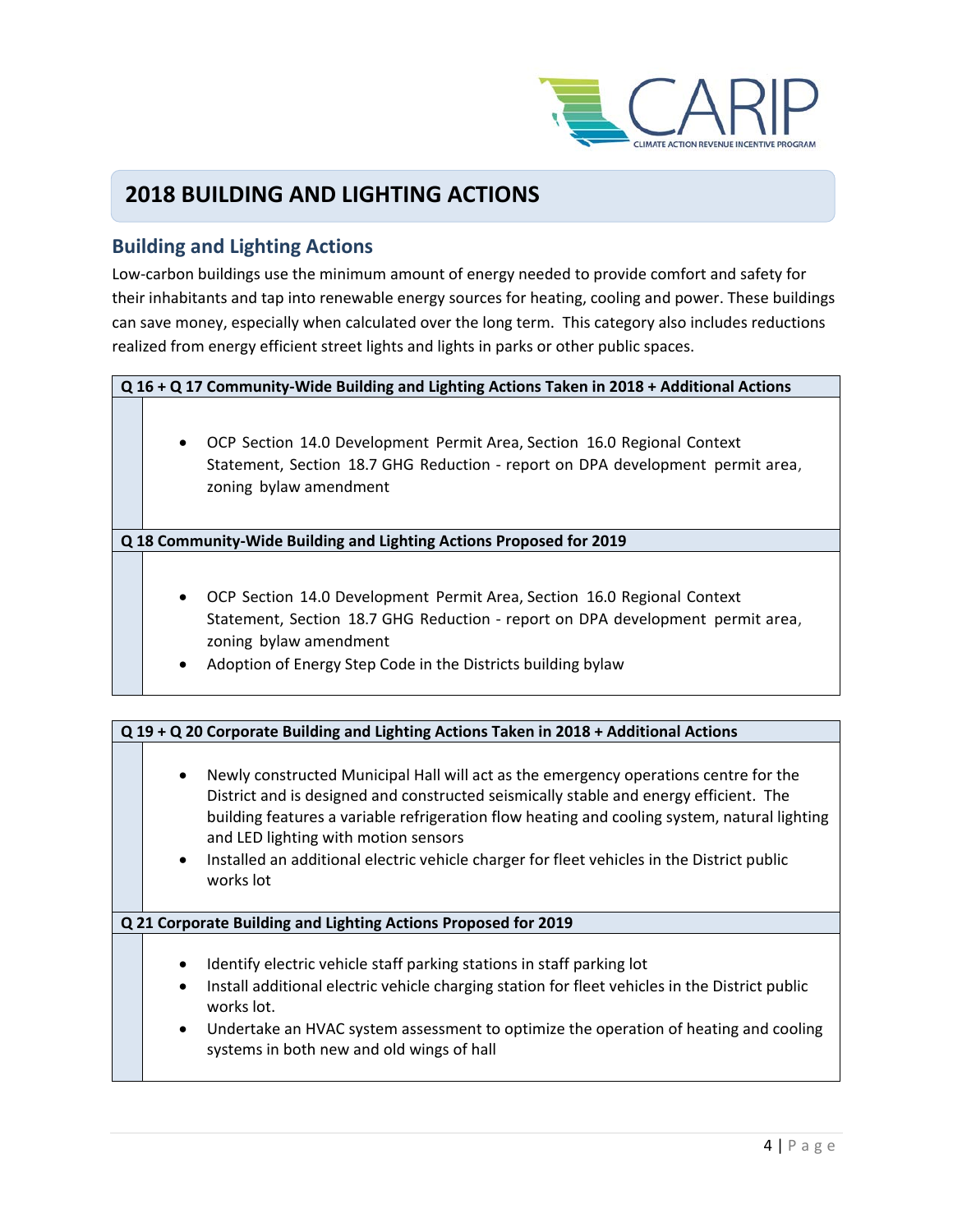

#### **Building and Lighting**

The Province has committed to taking incremental steps to increase energy-efficiency requirements in the BC Building Code to make buildings net-zero energy ready by 2032. The BC Energy Step Code--a part of the BC Building Code--supports that effort

| Q 22 Is your local government aware of the BC Energy Step Code?     | Yes |
|---------------------------------------------------------------------|-----|
| Q 23 Is your local government implementing the BC Energy Step Code? | Yes |

## **P5 2018 ENERGY GENERATION ACTIONS**

### **Energy Generation Actions**

A transition to renewable or low-emission energy sources for heating, cooling and power supports large, long-term GHG emissions reductions. Renewable energy including waste heat recovery (e.g. from biogas and biomass), geo-exchange, micro hydroelectric, solar thermal and solar photovoltaic, heat pumps, tidal, wave, and wind energy can be implemented at different scales, e.g. in individual homes, or integrated across neighbourhoods through district energy or co-generation systems.

**Q 24 + Q 25 Community-Wide Energy Generation Actions Taken in 2018 + Additional Actions** 

• OCP Section 16.0 RCS Section 18.7 GHG Reduction - Energy and Water Conservation and GHG Reduction Development Permit Area

**Q 26 Community-Wide Energy Generation Actions Proposed for 2019**

• OCP Section 16.0 RCS Section 18.7 GHG Reduction - Energy and Water Conservation and GHG Reduction Development Permit Area

| Q 27 + Q 28 Corporate Energy Generation Actions Taken in 2018 + Additional Actions                                                                                                                              |  |  |
|-----------------------------------------------------------------------------------------------------------------------------------------------------------------------------------------------------------------|--|--|
| Solar power generated from the solar panels at the Municipal Hall provided power to the<br>$\bullet$<br>building and charged a battery pack for use in the event of a power failure.                            |  |  |
| Q 29 Corporate Energy Generation Actions Proposed for 2019                                                                                                                                                      |  |  |
| Continue utilizing the solar power generated from the solar panels at the Municipal Hall<br>$\bullet$<br>to provide power to the building and charge a battery pack for use in the event of a<br>power failure. |  |  |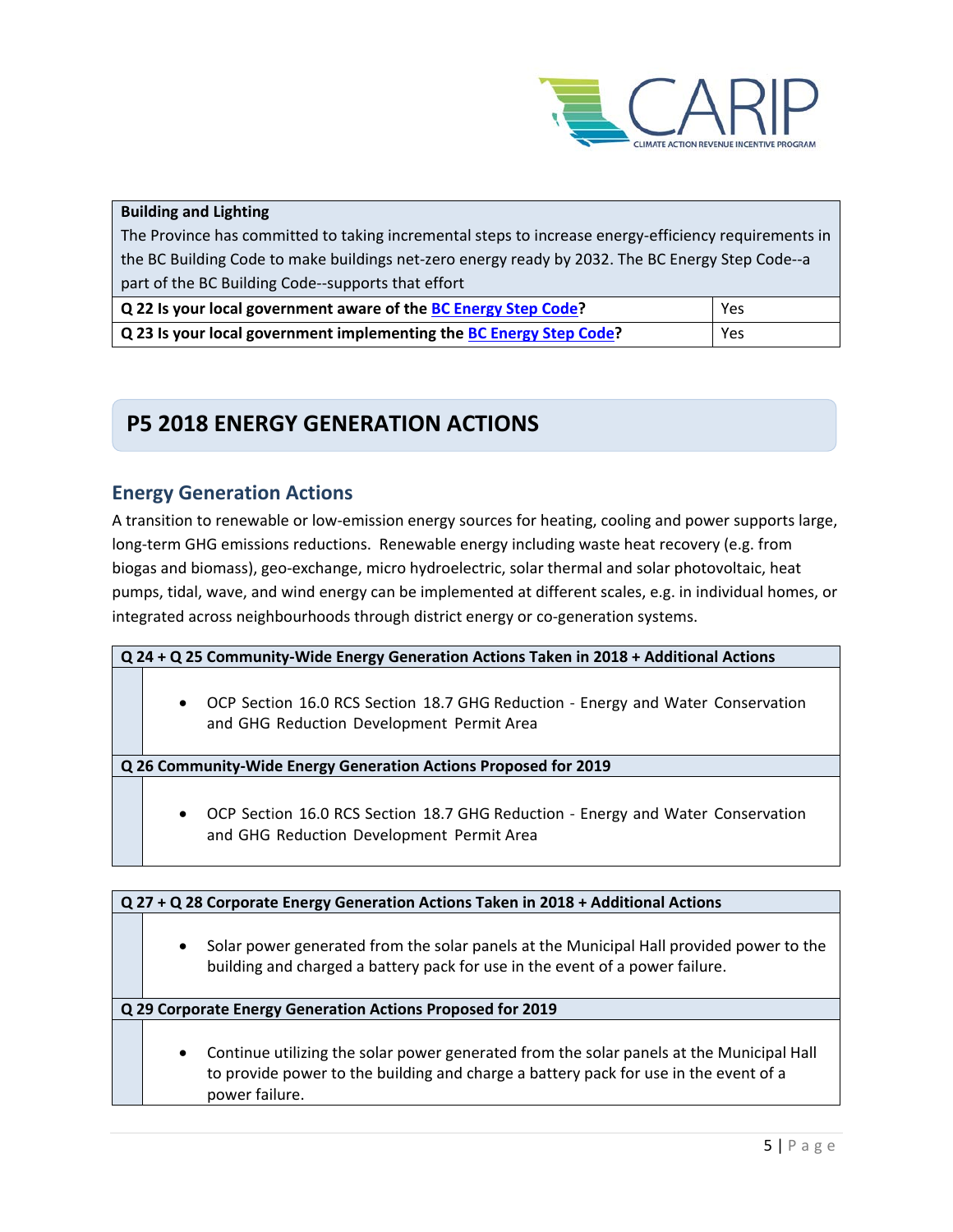

| <b>Energy Generation</b>                                                                                            |     |
|---------------------------------------------------------------------------------------------------------------------|-----|
| Q 30 Is your local government developing, or constructing a                                                         |     |
| district energy system<br>$\bullet$                                                                                 | Nο  |
| renewable energy system<br>$\bullet$                                                                                | No  |
| none of the above<br>$\bullet$                                                                                      |     |
| Q 31 Is your local government operating a                                                                           |     |
| district energy system                                                                                              | No  |
| renewable energy system                                                                                             | Yes |
| none of the above                                                                                                   |     |
| Q 32 Is your local government connected to a district energy system that is operated by<br>another energy provider? |     |
| Q 33 Are you familiar with the 2018 List of Funding Opportunities for Clean Energy Projects                         |     |
| <b>Led by First Nations and Local Governments?</b>                                                                  |     |

## **2018 GREENSPACE/NATURAL RESOURCE PROTECTION ACTIONS**

### **Greenspace Actions**

Greenspace/Natural Resource Protection refers to the creation of parks and greenways, boulevards, community forests, urban agriculture, riparian areas, gardens, recreation/school sites, and other green spaces, such as remediated brownfield/contaminated sites as well as the protection of wetlands, waterways and other naturally occurring features.

**Q 34 + Q 36 Community-Wide Greenspace Actions Taken in 2018 + Additional Actions (Q 35 below Q 41)**

- Completion of Jubilee Park playground Phase 2
- Advancement of park and beach access improvements

**Q 37 Community-Wide Greenspace Actions Proposed for 2019**

- Advancement of park and beach access improvements as identified
- Addition of community garden plots off Deerbrush Crescent
- Rehabilitation of north section of Scoter Trail

#### **Q 38 + Q 39 Corporate Greenspace Actions Taken in 2018 + Additional Actions**

- Edible plantings selected for municipal hall garden beds
- Continue municipal apple orchard and vegetable gardens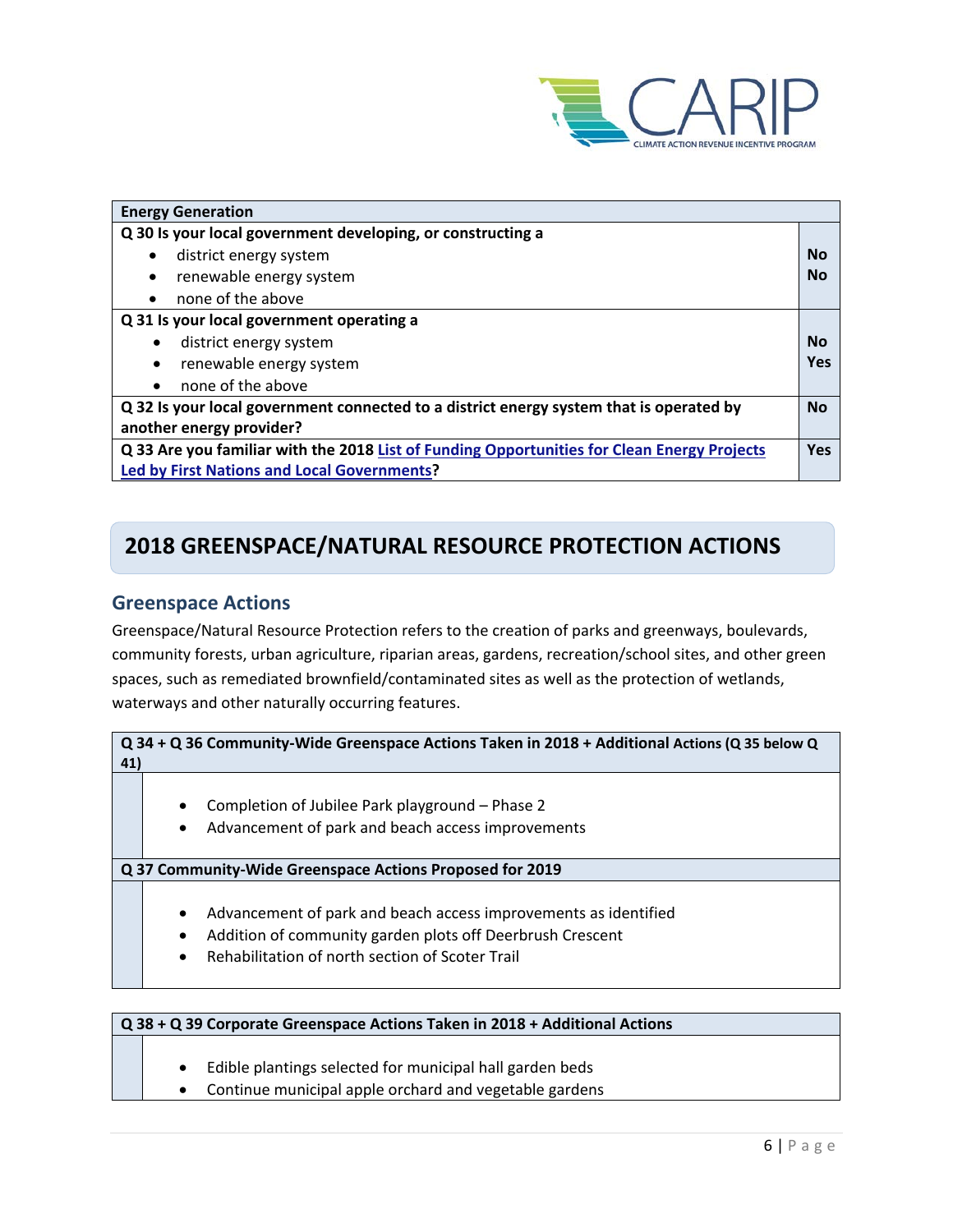

#### **Q 40 Corporate Greenspace Actions Proposed for 2019**

- Reclamation of Sandown agricultural lands
- Reclamation of portion of District public works yard
- Maintain orchard at Denham Till park
- Addition of 12 acre parcel of new parkland and trails to be dedicated to the District as a result of a rezoning application

| Greenspace                                                                              |            |
|-----------------------------------------------------------------------------------------|------------|
| Q 41 Does your local government have urban forest policies, plans or programs?          | <b>No</b>  |
| Q 35. Does your local government have policies, plans or programs to support local food | <b>Yes</b> |
| production?                                                                             |            |

## **2018 SOLID WASTE ACTIONS**

### **Solid Waste Actions**

Reducing, reusing, recycling, recovering and managing the disposal of the residual solid waste minimizes environmental impacts and supports sustainable environmental management, greenhouse gas reductions, and improved air and water quality.

**Q 42 + Q 43 Community-Wide Solid Waste Actions Taken in 2018 + Additional Actions**

Solid waste is managed by the Capital Regional District

#### **Q 44 Community-Wide Solid Waste Actions Proposed for 2019**

• Solid waste is managed by the Capital Regional District

#### **Q 45 + Q 46 Corporate Solid Waste Actions Taken in 2018 + Additional Actions**

• Operation of a Green Waste and Clean Construction Waste drop-off program

- Operation of a Green Waste and Clean Construction Waste drop-off program
- Utilize Green Waste program for reclamation of portion of public works yard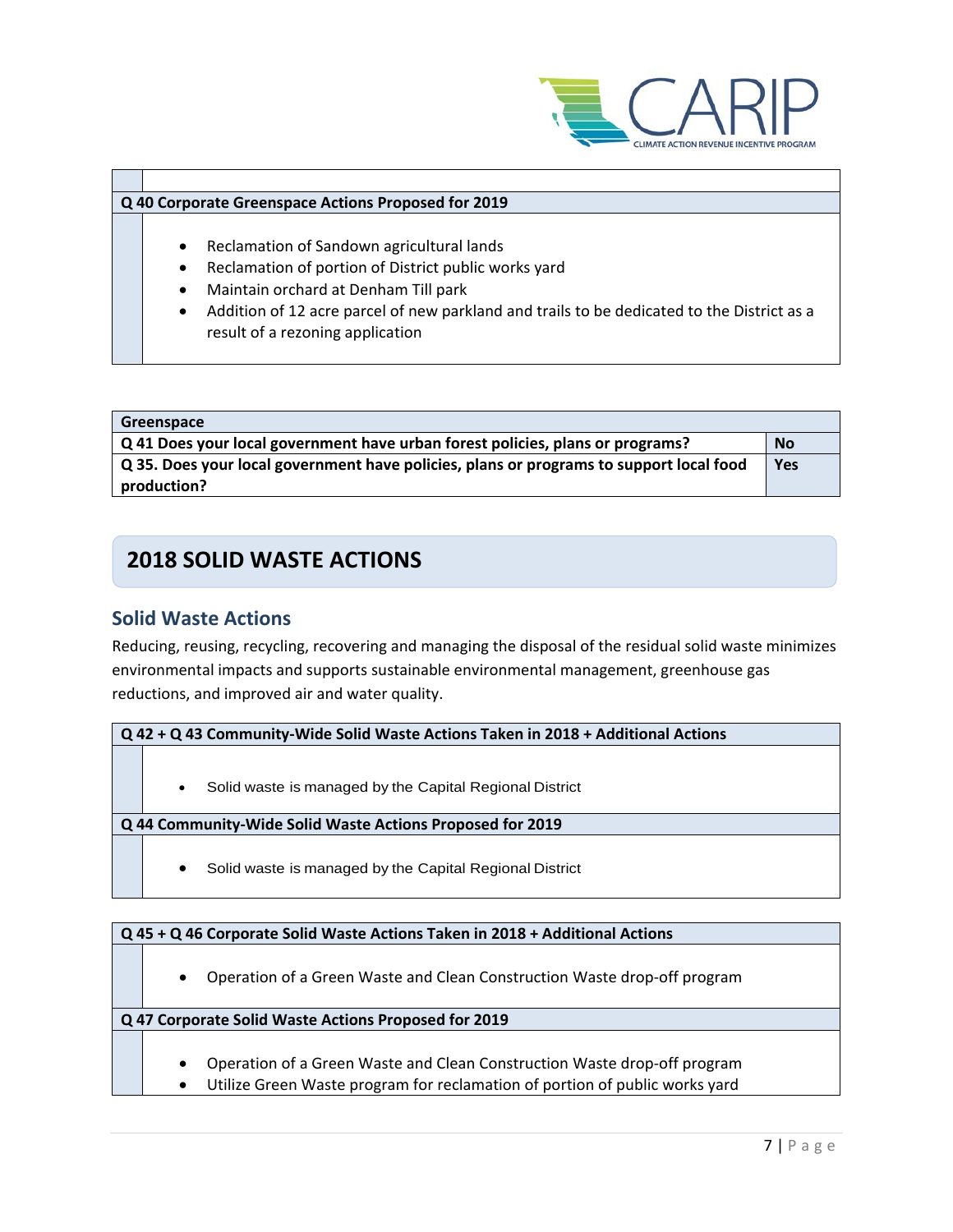

• Staff to prepare a report to address the benefits and costs of green resources and outdoor burning

| <b>Solid Waste</b>                                                                   |            |
|--------------------------------------------------------------------------------------|------------|
| Q 48 Does your local government have construction and demolition waste reduction     |            |
| policies, plans or programs?                                                         |            |
| Q 49 Does your local government have organics reduction/diversion policies, plans or | <b>Yes</b> |
| programs?                                                                            |            |

## **2018 TRANSPORTATION ACTIONS**

### **Transportation Actions**

Transportation actions that increase transportation system efficiency emphasize the movement of people and goods, and give priority to more efficient modes, e.g. walking, cycling and public transit, can contribute to reductions in GHG emissions and more livable communities.

| Q 50 + Q 51 Community-Wide Transportation Actions Taken in 2018 + Additional Actions                                                                                                                                                                               |  |  |  |
|--------------------------------------------------------------------------------------------------------------------------------------------------------------------------------------------------------------------------------------------------------------------|--|--|--|
| BC Transit service expanded into Dean Park<br>$\bullet$<br>New BC Transit bus shelters installed<br>Design and construction of bike lanes on West Saanich Road from Willingdon Road to<br><b>Tseycum First Nation</b>                                              |  |  |  |
| Q 52 Community-Wide Transportation Actions Proposed for 2019                                                                                                                                                                                                       |  |  |  |
| Additional BC Transit bus shelters<br>$\bullet$<br>Bike lane expansion on West Saanich Road from McTavish Road to Frizell Road, providing<br>$\bullet$<br>a continuous cycling facility in both directions on West Saanich Road from McTavish Road<br>to Wain Road |  |  |  |

### **Q 53 + Q 54 Corporate Transportation Actions Taken in 2018 + Additional Actions**

• Introduced first electric vehicle into the District fleet and installed fleet electric charging station

**Q 55 Corporate Transportation - Actions Proposed for 2019**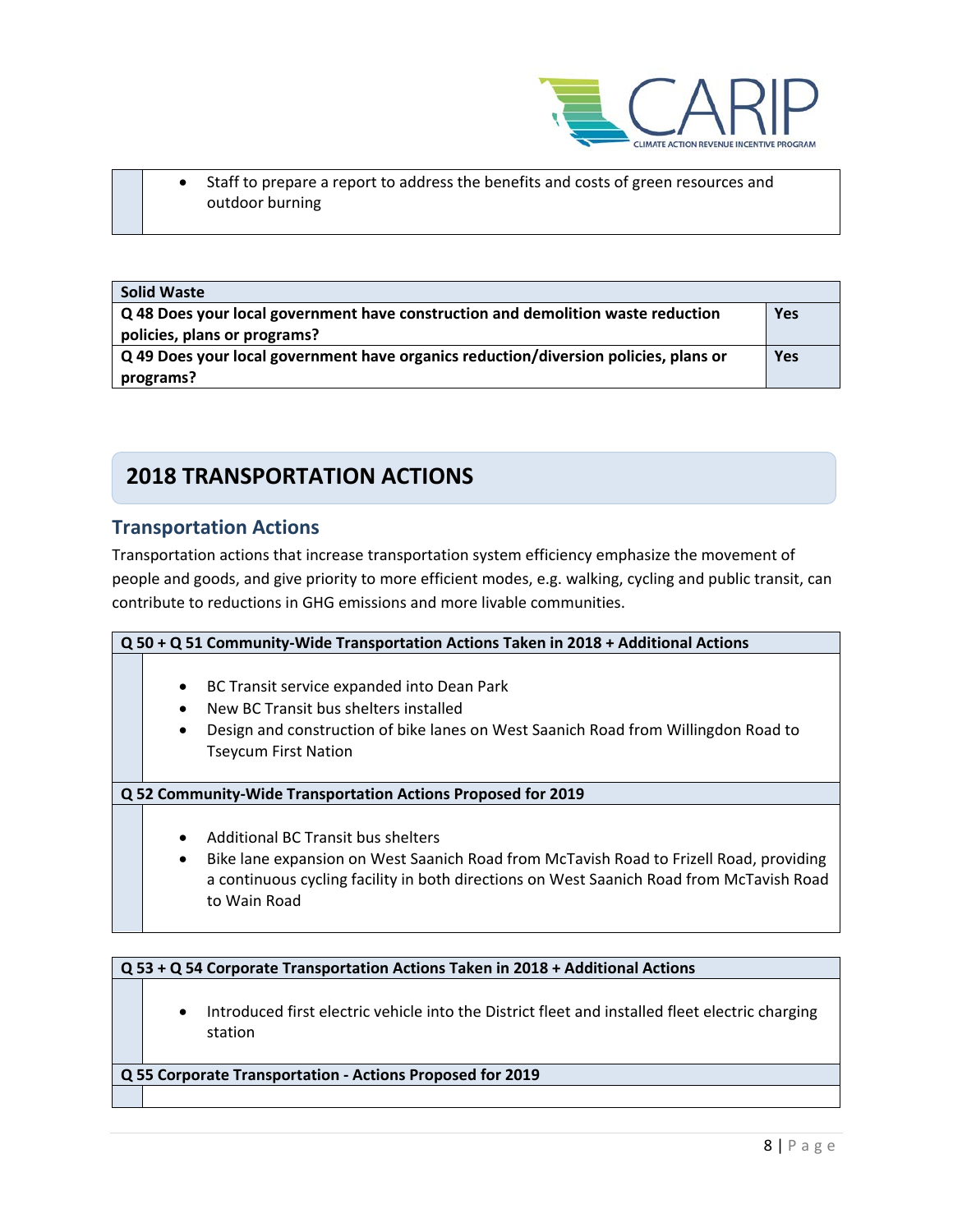

- Introduce two additional electric vehicles into fleet, with plans to continue to replace fleet vehicles with electric vehicles when possible
- Install additional fleet charging station in public works lot for electric fleet vehicles
- Identify electric vehicle parking spaces and charging stations in staff parking lot

| Transportation                                                                            |            |
|-------------------------------------------------------------------------------------------|------------|
| Q 56 Does your local government have policies, plans or programs to support:              |            |
| <b>Walking</b><br>$\bullet$                                                               | <b>Yes</b> |
| Cycling<br>$\bullet$                                                                      | <b>Yes</b> |
| <b>Transit Use</b><br>$\bullet$                                                           | <b>Yes</b> |
| Electric Vehicle Use<br>$\bullet$                                                         | <b>Yes</b> |
| Other (please specify)<br>$\bullet$                                                       |            |
| Q 57 Does your local government have a Transportation Demand Management (TDM)             |            |
| strategy (e.g. to reduce single-vehicle occupancy trips, increase travel options, provide |            |
| incentives to encourage individuals to modify travel behaviour)?                          |            |
| Q 58 Does your local government integrate its transportation and land use planning?       | <b>Yes</b> |

## **2018 WATER AND WASTEWATER ACTIONS**

### **Water and Wastewater Actions**

Managing and reducing water consumption and wastewater is an important aspect of developing a sustainable built environment that supports healthy communities, protects ecological integrity, and reduces GHG emissions.

| Q 59 + Q 60 Community-Wide Water and Wastewater Actions Taken in 2018 + Additional Actions                                                                                                                     |  |  |
|----------------------------------------------------------------------------------------------------------------------------------------------------------------------------------------------------------------|--|--|
| <b>Support CRD Water Conservation Bylaws</b><br>٠<br>Participation in CRD's Fix a Leak Week<br>Support CRD storm water monitoring program                                                                      |  |  |
| Q 61 Community-Wide Water and Wastewater Actions Proposed for 2019                                                                                                                                             |  |  |
| <b>Support CRD Water Conservation Bylaws</b><br>Participation in CRD's Fix a Leak Week<br>Support CRD storm water monitoring program<br>٠<br>Proposals to connect existing commercial properties to sewer<br>٠ |  |  |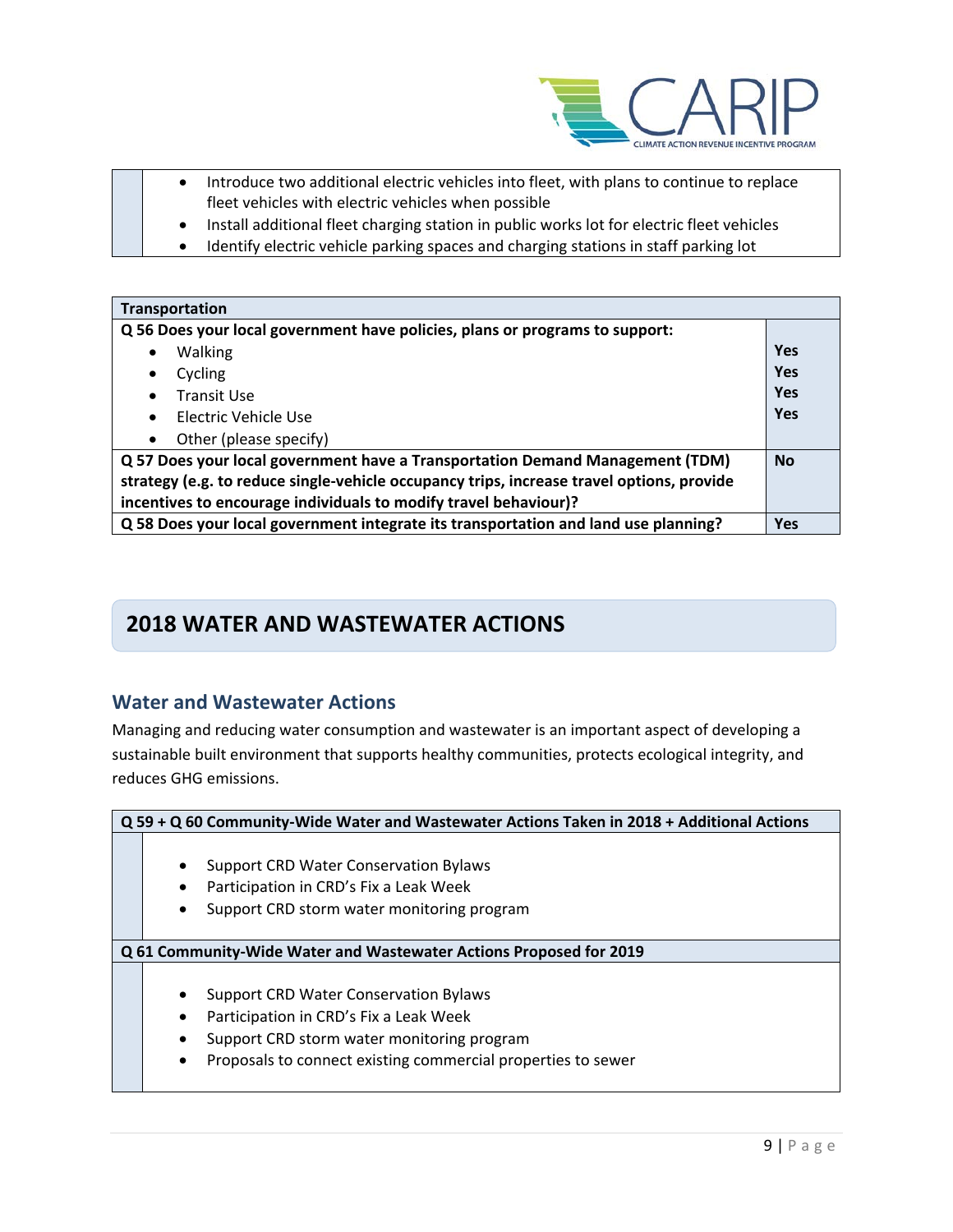

#### **Q 62 + Q 63 Corporate Water and Wastewater Actions Taken in 2018 + Additional Actions**

• Update of Utility Leak Adjustment Policy

#### **Q 64 Corporate Water and Wastewater Actions Proposed for 2019**

- Development of a Drainage Master Plan, which will guide the future maintenance, replacement and funding model for the District's drainage system
- Improvement of the leak identification information and tips on the District website

**Water Conservation**

**Q 65 Does your local government have water conservation policies, plans or programs? Yes**

## **2018 CLIMATE CHANGE ADAPTATION ACTIONS**

This section of the CARIP survey is designed to collect information related to the types of climate

impacts local governments are experiencing and how they are being addressed.

**Q 66 Please identify the THREE climate impacts that are most relevant to your Local Government.**

- Increased temperatures increasing wildfire activity
- Changing temperatures influencing species migration and ecosystem shifts
- Sea level rise and storms causing coastal flooding and/or erosion

#### Other (please specify):

| Q 67 In 2018 has your local government addressed the impacts of a changing climate using any of |            |
|-------------------------------------------------------------------------------------------------|------------|
| the following?                                                                                  |            |
| <b>Risk and Vulnerability Assessments</b>                                                       | <b>Yes</b> |
| <b>Risk Reduction Strategies</b>                                                                | Yes        |
| <b>Emergency Response Planning</b>                                                              | Yes        |
| Asset Management                                                                                | Yes        |
| Natural/Eco Asset Management Strategies                                                         | No.        |
| Infrastructure Upgrades (e.g. stormwater system upgrades)                                       | Yes        |
| <b>Beach Nourishment Projects</b>                                                               | Yes        |
| <b>Economic Diversification Initiatives</b>                                                     | <b>No</b>  |
| <b>Strategic and Financial Planning</b>                                                         | Yes        |
| <b>Cross-Department Working Groups</b>                                                          | <b>No</b>  |
| <b>Official Community Plan Policy Changes</b>                                                   | Yes        |
| Changes to Zoning and other Bylaws and Regulations                                              | Yes        |
| Incentives for Property Owners (e.g. reducing storm water run-off)                              | <b>No</b>  |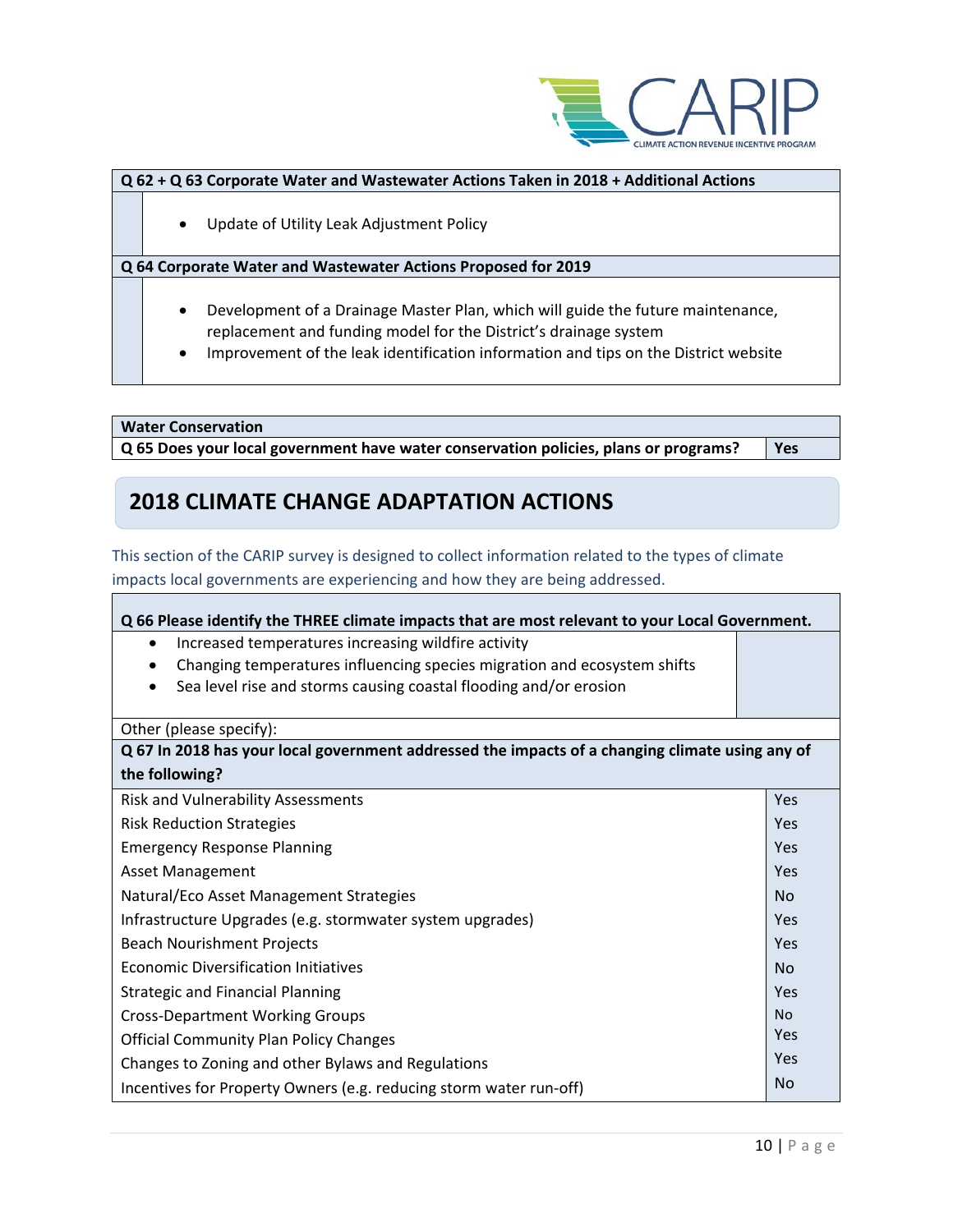

| <b>Public Education and Awareness</b> | Yes |
|---------------------------------------|-----|
| Research                              | Yes |
| Mapping                               | Yes |
| Partnerships                          | Yes |
|                                       |     |
| Other (please specify):               |     |

| Q 68 Climate Change Adaptation Actions Taken in 2018                                                |                                                                                                     |  |
|-----------------------------------------------------------------------------------------------------|-----------------------------------------------------------------------------------------------------|--|
| Please elaborate on key actions and/or partnerships your local government has engaged in to prepare |                                                                                                     |  |
|                                                                                                     | for, and adapt to a changing climate. Add links to key documents and information where appropriate. |  |
|                                                                                                     |                                                                                                     |  |
|                                                                                                     | Review Green House Gas requirements in Regional Context Statement with newly<br>$\bullet$           |  |
|                                                                                                     | adopted Regional Growth Strategy                                                                    |  |
|                                                                                                     |                                                                                                     |  |
|                                                                                                     | Q 69 Climate Change Adaptation Actions Proposed for 2019                                            |  |
|                                                                                                     |                                                                                                     |  |
|                                                                                                     | Address climate change impacts and complete sea level rise impacts (Strategic Plan)<br>$\bullet$    |  |
|                                                                                                     | Advance policies to guide marine and shoreline development, including planning for sea<br>$\bullet$ |  |
|                                                                                                     | level rise (Strategic Plan)                                                                         |  |
|                                                                                                     | Update Wildfire Protection Plan and include consideration of development permits and<br>$\bullet$   |  |
|                                                                                                     | implementations (Strategic Plan)                                                                    |  |
|                                                                                                     | Staff to prepare a report to address the benefits and costs of green resources and<br>$\bullet$     |  |
|                                                                                                     | outdoor burning (Strategic Plan)                                                                    |  |
|                                                                                                     |                                                                                                     |  |
|                                                                                                     | Q 70 For more information please contact                                                            |  |
|                                                                                                     |                                                                                                     |  |
|                                                                                                     |                                                                                                     |  |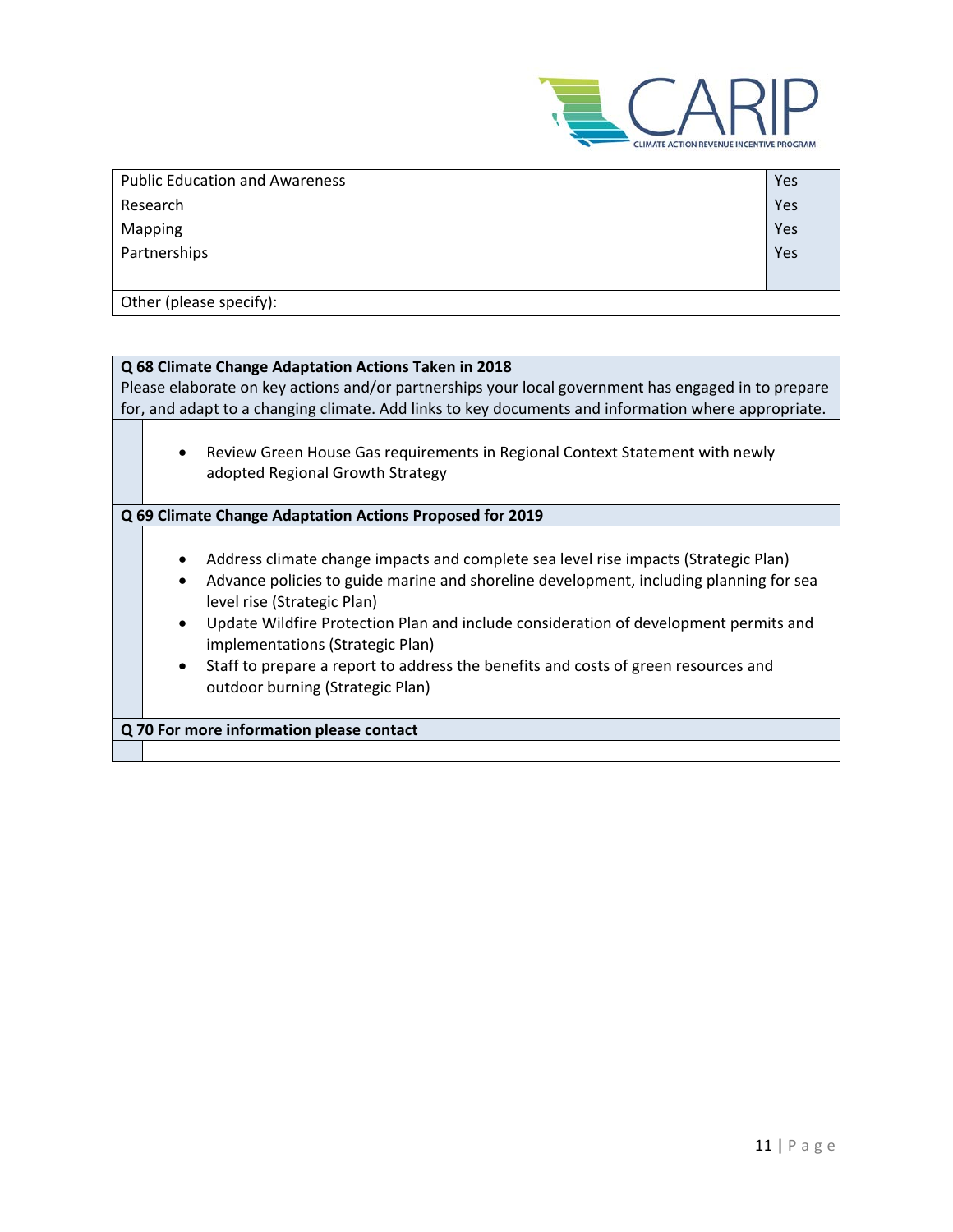

| Q 71. The following are key resources that may be helpful to your local government in identifying climate impacts, as |              |  |
|-----------------------------------------------------------------------------------------------------------------------|--------------|--|
| well as, strategies, actions and funding to deal with them. For those resources that you have used, please indicate   |              |  |
| whether they were useful in advancing your work in climate change adaptation?                                         |              |  |
| <b>Indicators of Climate Change for British Columbia</b>                                                              | Useful       |  |
| Plan2Adapt                                                                                                            | Useful       |  |
| <b>Climate Projections for Metro Vancouver</b>                                                                        | Haven't Used |  |
| <b>Climate Projections for the Capital Region</b>                                                                     | Useful       |  |
| <b>Climate Projections for the Cowichan Valley Regional District</b>                                                  | Useful       |  |
| Province of BC's BC Adapts Video Series                                                                               | Useful       |  |
| <b>Preparing for Climate Change: Implementation Guide for Local Governments</b>                                       | Useful       |  |
| Public Infrastructure and Engineering Vulnerability Committee's (PIEVC)                                               | Useful       |  |
| Sea Level Rise Adaptation Primer                                                                                      | Useful       |  |
| <b>BC Regional Adaptation Collaborative Webinars</b>                                                                  | Useful       |  |
| <b>Retooling for Climate Change</b>                                                                                   | Haven't Used |  |
| <b>Water Balance Model</b>                                                                                            | Haven't Used |  |
| <b>Water Conservation Calculator</b>                                                                                  | Haven't Used |  |
|                                                                                                                       |              |  |
| Funding:                                                                                                              |              |  |
| <b>National Disaster Mitigation Program (NDMP)</b>                                                                    | Useful       |  |
| <b>Community Emergency Preparedness Fund (CEPF)</b>                                                                   | Useful       |  |
| <b>Municipalities for Climate Innovation Program (MCIP)</b>                                                           | Useful       |  |
| <b>Climate Adaptation Partner Grants (FCM)</b>                                                                        | Useful       |  |
| <b>Infrastructure Planning Grants (MAH)</b>                                                                           | Useful       |  |
| <b>Federal Gas Tax Fund</b>                                                                                           | Useful       |  |
|                                                                                                                       |              |  |
| Other (please specify)                                                                                                |              |  |

## **2018 OTHER CLIMATE ACTIONS**

### **Other Climate Actions**

This section provides local governments the opportunity to report other climate actions that are not captured in the categories above.

| Q 72 Community-Wide Other Actions Taken in 2018 |                                            |  |  |
|-------------------------------------------------|--------------------------------------------|--|--|
|                                                 |                                            |  |  |
|                                                 |                                            |  |  |
|                                                 |                                            |  |  |
|                                                 |                                            |  |  |
|                                                 |                                            |  |  |
|                                                 | Q 73 Corporate Other Actions Taken in 2018 |  |  |
|                                                 |                                            |  |  |
|                                                 |                                            |  |  |
|                                                 |                                            |  |  |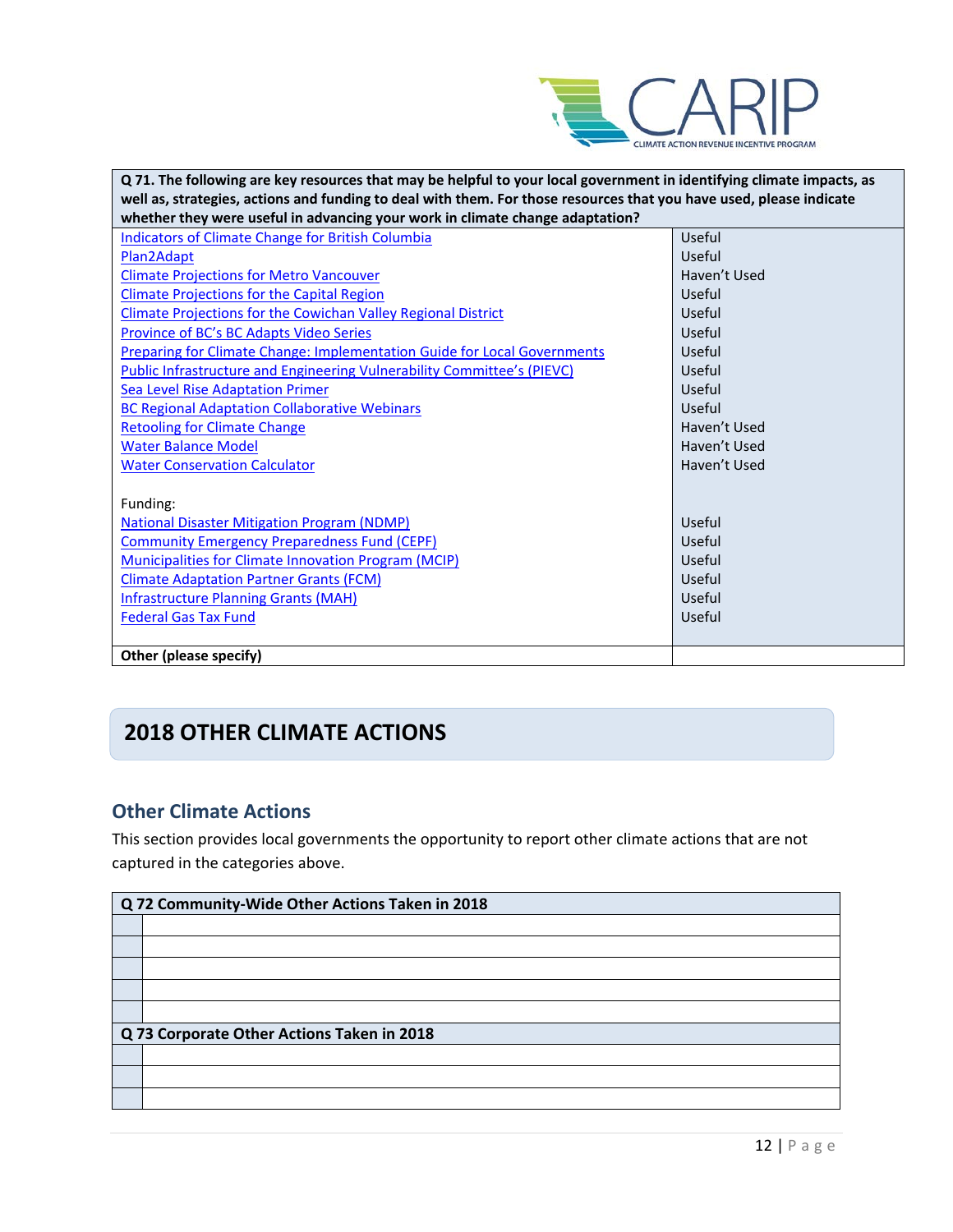

#### **Other**

| $\vert$ Q 74 Are you familiar with the Community Lifecycle Infrastructure Costing Tool (CLIC)? | Yes       |
|------------------------------------------------------------------------------------------------|-----------|
| Q 75 Is your local government using the CLIC tool?                                             | <b>No</b> |

## **INNOVATION AND PEER-TO-PEER LEARNING**

#### **Innovation**

This section provides the opportunity to showcase an innovative *Corporate and/or Community-Wide*  GHG reduction and/or climate change adaptation activity that your local government has undertaken and that has had, or has the potential to have, a significant impact. You are welcome to highlight an action that has already been listed.

Projects included here may be featured as success stories on the **B.C. Climate Action Toolkit and/or** shared with other local governments to inspire further climate action. Please add links to additional information where possible.

Communities that have conducted innovative initiatives may want to consider making applications to [CEA's Climate and Energy Action Awards,](http://communityenergy.bc.ca/climate-and-energy-action-awards/) [FCM Sustainable Communities Awards](https://fcm.ca/home/awards/sustainable-communities-awards.htm) or t[o FCM's National](https://fcm.ca/home/programs/partners-for-climate-protection/national-measures-report.htm)  [Measures Report.](https://fcm.ca/home/programs/partners-for-climate-protection/national-measures-report.htm)

#### **Q 76 Community-Wide Innovation Action**

Sea Level Rise Workshops Resilience Planning Workshops and Planning

**Q 77 Corporate Innovation Action**

**Q 78 For more information on actions described above contact**

### **Programs, Partnerships and Funding Opportunities**

Local governments often rely on programs, partnerships and funding opportunities to achieve their climate action goals. Please share the names of programs and organizations that have supported your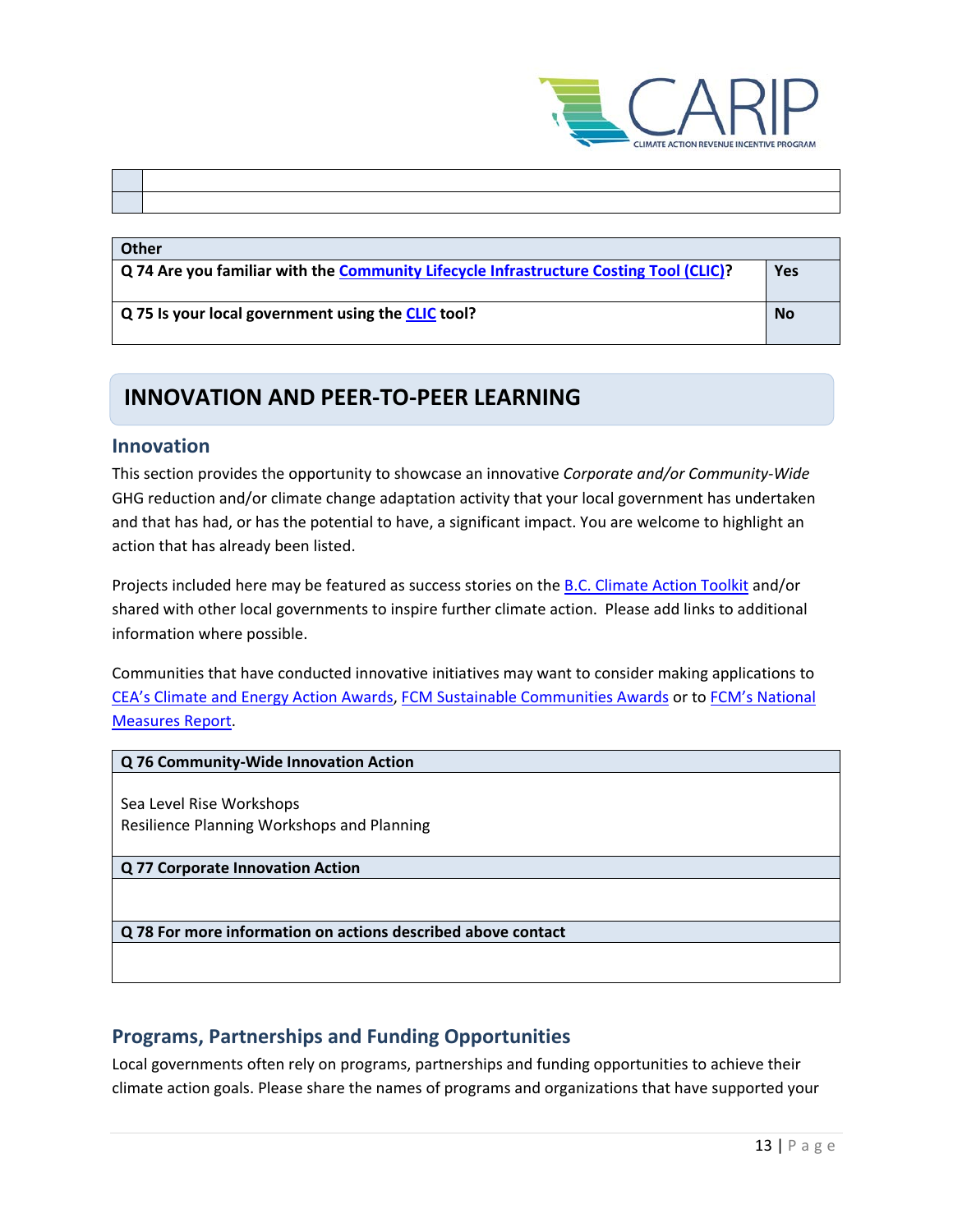

local government's climate actions by listing each entry in the box below separated by a forward slash (e.g. program1/program2).

#### **Mitigation**

**Q 79 Mitigation Programs, Partnerships and Funding**

#### **Adaptation**

#### **Q 80 Adaptation Programs, Partnerships and Funding**

• Participation in the CRD Climate Action Inter-Municipal Working Group

## **2018 CARBON NEUTRAL REPORTING**

Local governments are required to report on their progress in achieving their carbon neutral goal under the [B.C. Climate Action Charter.](https://www2.gov.bc.ca/gov/content/governments/local-governments/climate-action/bc-climate-action-charter) Working with B.C. local governments, the joint Provincial-UBCM Green Communities Committee (GCC) has established a common approach to determining carbon neutrality for the purposes of the Climate Action Charter, including a Carbon Neutral Framework and supporting guidance for local governments on how to become carbon neutral.

Prior to completing this portion of the survey, please ensure that you are familiar with guidance available on the **B.C. Climate Action Toolkit website**, especially the [Workbook](https://www.toolkit.bc.ca/sites/default/files/CarbonNeutralWorkbook.V2_noapdcs_03.12_1.pdf) and Becoming Carbon [Neutral: A Guide for Local Governments in British Columbia.](http://www.toolkit.bc.ca/sites/default/files/Becoming%20Carbon%20Neutral%20V3%20FINAL%20July%202014_0.pdf)

*Please note: As a result of the BC Recycling Regulation, local governments are no longer required to account for GHG emissions from vehicles, equipment and machinery required for the collection, transportation and diversion of packaging and printed paper, in their annual Climate Action Revenue Incentive Program (CARIP) reports.*

### **Reporting Emissions**

**Q 81 Did your local government measure corporate GHG emissions for 2018? Yes**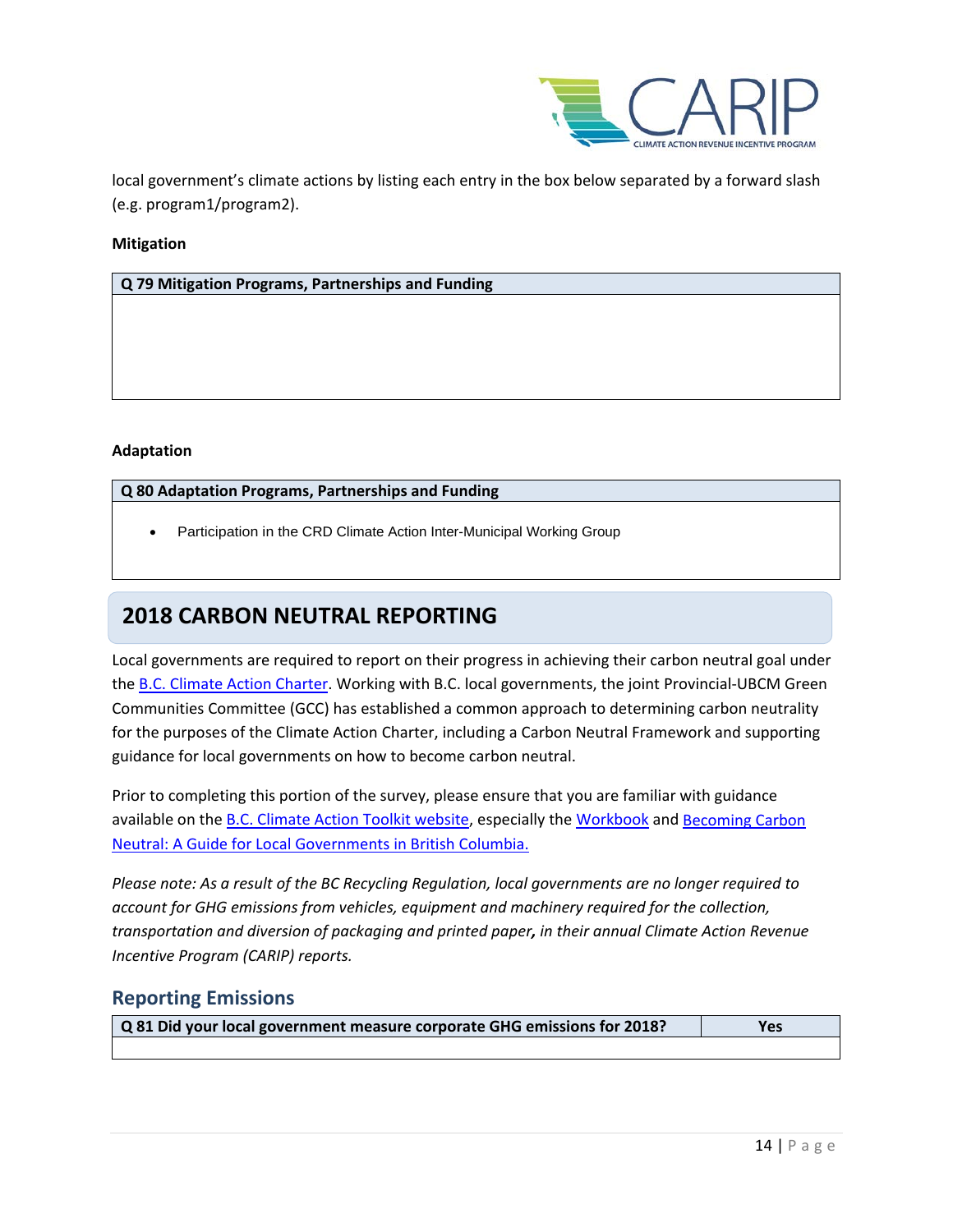

| Q 82 If your local government measured 2018 corporate GHG emissions, please<br>report the number of corporate GHG emissions from services delivered directly<br>by your local government (in tonnes of carbon dioxide equivalent) | 228.2       |
|-----------------------------------------------------------------------------------------------------------------------------------------------------------------------------------------------------------------------------------|-------------|
|                                                                                                                                                                                                                                   |             |
| Q 83 If your local government measured 2018 corporate GHG emissions, please<br>report the number of corporate GHG emissions from contracted services (in                                                                          |             |
| tonnes of carbon dioxide equivalent)                                                                                                                                                                                              |             |
|                                                                                                                                                                                                                                   |             |
| Q 84 TOTAL A: CORPORATE GHG EMISSIONS FOR 2018 (Direct GHGs +<br><b>Contracted GHGs)</b>                                                                                                                                          | 228.2 tCO2e |

### **Reporting Reductions and Offsets**

To be carbon neutral, a local government must balance their TOTAL corporate GHG emissions generated in 2018 by one or a combination of the following actions:

- undertake GCC-supported Option 1 Project(s)
- undertake GCC-supported Option 2 Project(s)
- purchase carbon offsets from a credible offset provider

*For more information about options to balance or offset corporate GHG emissions please refer to [Becoming Carbon Neutral: A Guidebook for Local Governments in British Columbia.](http://www.toolkit.bc.ca/sites/default/files/Becoming%20Carbon%20Neutral%20V3%20FINAL%20July%202014_0.pdf)*

If applicable, please report the 2018 GHG emissions reductions (in tonnes of carbon dioxide equivalent (tCO2e)) being claimed from any of the following Option 1 GHG Reduction Projects:

| <b>OPTION 1 PROJECTS</b>                                                                    | <b>REDUCTIONS</b> |
|---------------------------------------------------------------------------------------------|-------------------|
|                                                                                             |                   |
| Q 85 Energy Efficient Retrofits (in tonnes of carbon dioxide equivalent (tCO2e))            |                   |
|                                                                                             |                   |
| Q 86 Solar Thermal (in tonnes of carbon dioxide equivalent (tCO2e))                         |                   |
|                                                                                             |                   |
| Q 87 Household Organic Waste Composting (in tonnes of carbon dioxide<br>equivalent (tCO2e)) | 119.6             |
|                                                                                             |                   |
| Q 88 Low Emission Vehicles (in tonnes of carbon dioxide equivalent (tCO2e))                 |                   |
|                                                                                             |                   |
| Q 89 Avoided Forest Conversion (in tonnes of carbon dioxide equivalent<br>(tCO2e)           |                   |
|                                                                                             |                   |
| Q 90 TOTAL B: REDUCTIONS FROM ALL OPTION 1 PROJECTS FOR 2018                                | 119.6             |
|                                                                                             | tCO <sub>2e</sub> |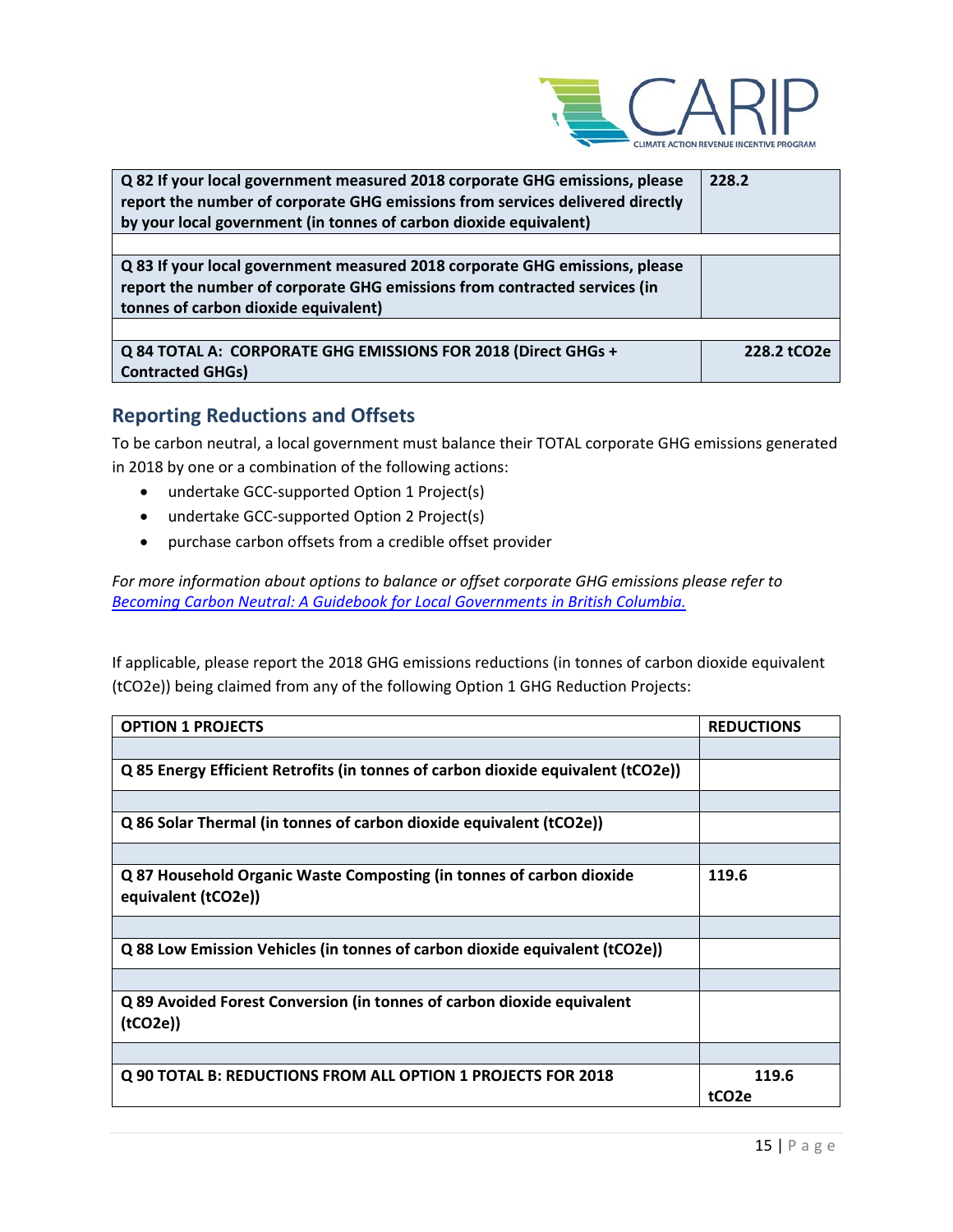

**Q 91 If applicable, please report the names and 2018 GHG emissions reductions (in tonnes of carbon dioxide equivalent (tCO2e)) being claimed from Option 2 GHG Reduction Projects:**

| <b>Option 2 Project Name</b>                                 | <b>REDUCTIONS</b> |
|--------------------------------------------------------------|-------------------|
|                                                              |                   |
| <b>Option 2 GHGs Reduced (tCO2e)</b>                         |                   |
|                                                              |                   |
| <b>Option 2 Project Name</b>                                 |                   |
|                                                              |                   |
| <b>Option 2 GHGs Reduced (tCO2e)</b>                         |                   |
|                                                              |                   |
| <b>Option 2 Project Name</b>                                 |                   |
|                                                              |                   |
| <b>Option 2 GHGs Reduced (tCO2e)</b>                         |                   |
|                                                              |                   |
| Q 92 TOTAL C: REDUCTIONS FROM ALL OPTION 2 PROJECTS FOR 2018 | tCO <sub>2e</sub> |

#### **Offsets**

**Q 93 If applicable, please report the name of the offset provider, type of project and number of offsets purchased (in tonnes of carbon dioxide equivalent (tCO2e)) from an offset provider for the 2018 reporting year:**

*NOTE: DO NOT INCLUDE ANY FUNDS THAT MAY BE SET ASIDE IN A CLIMATE ACTION RESERVE FUND.*

| <b>Offset Provider Name</b>              | <b>OFFSETS</b>    |
|------------------------------------------|-------------------|
|                                          |                   |
| Offsets (tCO2e)                          |                   |
|                                          |                   |
|                                          |                   |
| <b>Offset Provider Name</b>              |                   |
|                                          |                   |
|                                          |                   |
| Offsets (tCO2e)                          |                   |
|                                          |                   |
| Q 94 TOTAL D: OFFSETS PURCHASED FOR 2018 | tCO <sub>2e</sub> |

#### **Q 95 TOTAL REDUCTIONS AND OFFSETS FOR 2018 (Total B+C+D) = \_\_\_119.6 tCO2e**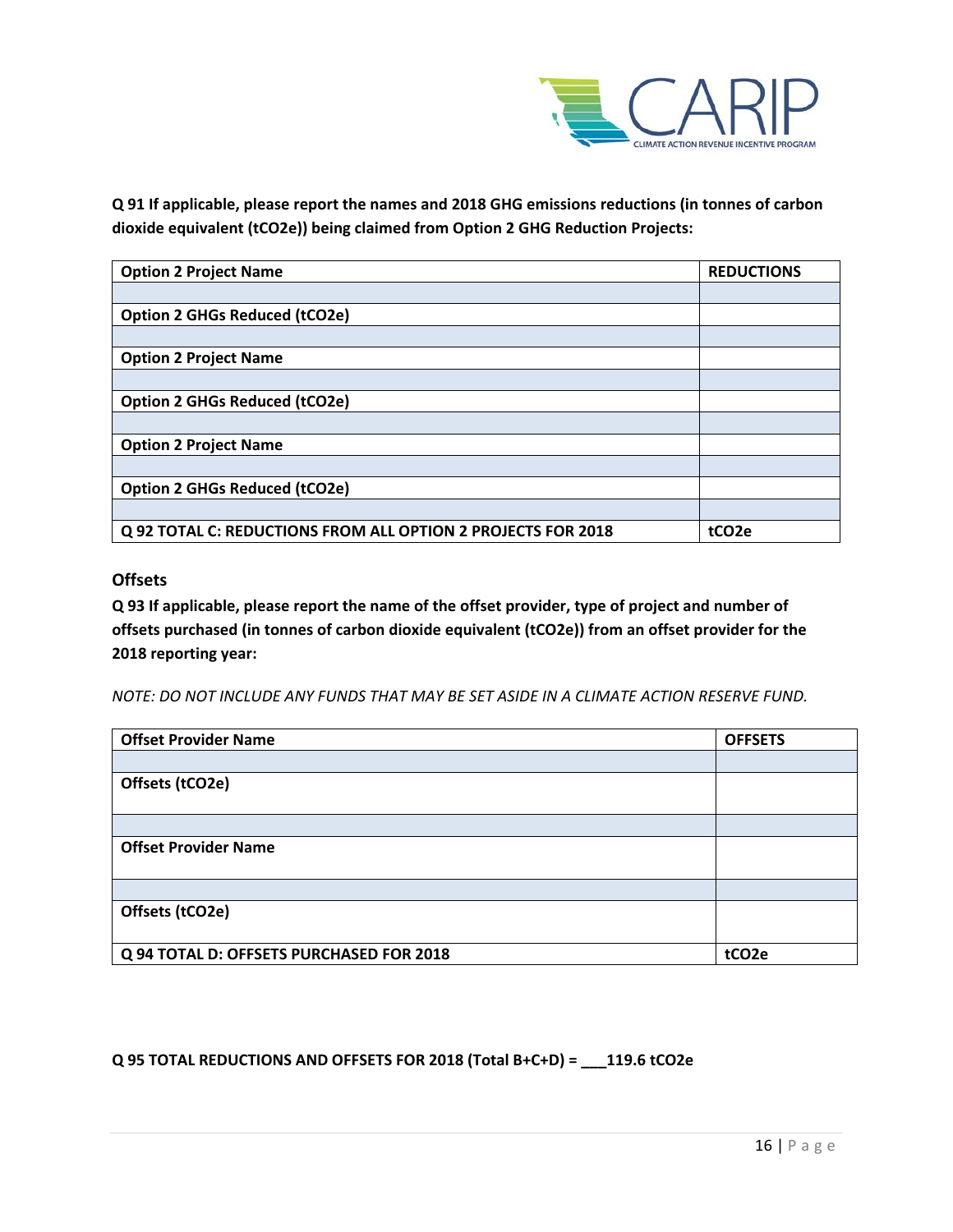

## **Corporate GHG Emissions Balance for 2018**

Your local government's Corporate GHG Emissions Balance is the difference between total corporate offsetable GHG emissions (direct + contracted emissions) and the GHG emissions reduced through GCC Option 1 and Option 2 projects and/or the purchase of offsets.

#### **Q 96 CORPORATE GHG EMISSIONS BALANCE FOR 2018 = (A – (B+C+D)) = 108.6 tCO2e**

### **If your Corporate GHG Emissions Balance is negative or zero, your local government is carbon neutral. CONGRATULATIONS!**

**Q 97 If your local government was carbon neutral in 2018, please record any emissions reductions you will be carrying over for future years and the source of the reductions, including the year they were earned (e.g. organics diversion, 2018 100 tCO2e)**

| SOURCE OF CARRY OVER EMISSION REDUCTIONS (and year earned)      | <b>REDUCTIONS</b> |
|-----------------------------------------------------------------|-------------------|
|                                                                 |                   |
|                                                                 |                   |
|                                                                 |                   |
|                                                                 |                   |
|                                                                 |                   |
| Q 98 BALANCE OF REDUCTIONS ELIGIBLE FOR CARRY OVER TO NEXT YEAR | tCO <sub>2e</sub> |

| Carbon Neutral Reporting                                                     |     |
|------------------------------------------------------------------------------|-----|
| Q 99 Does your local government set aside funds in a climate reserve fund or | Yes |
| similar?                                                                     |     |

## **GCC CLIMATE ACTION RECOGNITION PROGRAM**

### **Green Communities Committee Climate Action Recognition Program**

The joint Provincial-UBCM Green Communities Committee (GCC) is pleased to be continuing the Climate Action Recognition Program again this year. This multi-level program provides the GCC with an opportunity to review and publicly recognize the progress and achievements of each Climate Action Charter (Charter) signatory.